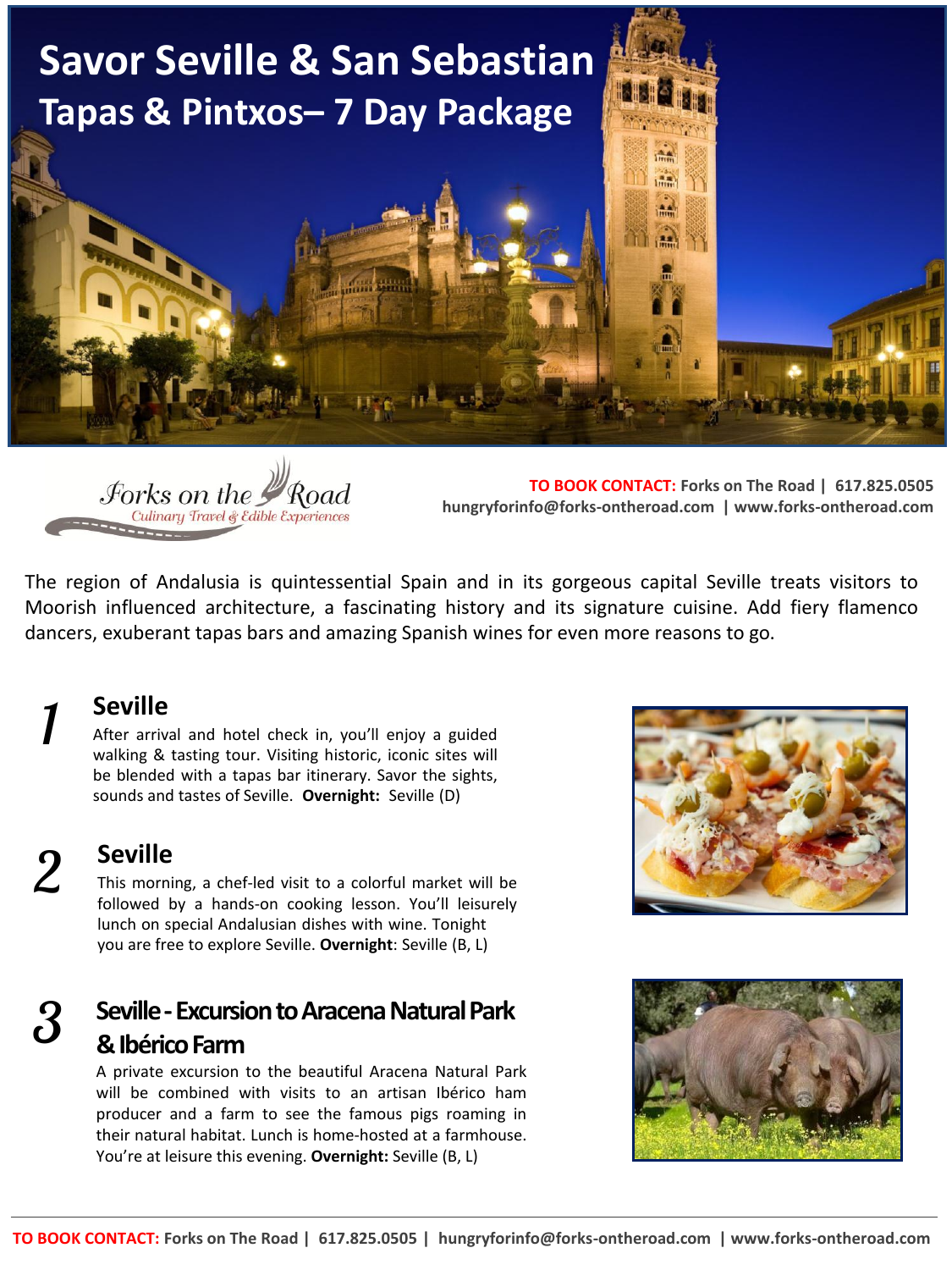$F_{\text{orks on the}}$   $\mathcal{P}_{\text{Road}}$   $F_{\text{culinary Travel} \ \& \ \text{Eabilance}}$ 

### **Seville – Excursion to Jerez de la Frontera & Sherry**

The Palomino grape flourishes in Jerez and it's revered as the world capital of Sherry. Today you will learn about its history, production and aging and enjoy a tutored tasting. The excursion will include a lovely lunch at a local restaurant. **Overnight:** Seville (B, L)



#### **Seville – San Sebastian**

Transfer to Seville Airport. Fly Seville-Bilbao and transfer to San Sebastian. The city will come alive for you this evening on a guided walking tour as you join in the delicious custom of pintxos bar-hopping. **Overnight:** San Sebastian (B, D)

## *6*

*5* 

*4* 

#### **San Sebastian**

Your day begins with a guided visit to the lively La Brecha Market. Fresh seafood from the nearby fishing villages and the colorful produce will whet your appetite. You'll cook regional dishes at a members-only Gastronomic Society. This culinary tradition is unique to Basque Country. Dinner is on your own and we'd be pleased to recommend restaurants. **Overnight:** San Sebastian (B, L)

#### **San Sebastian**

Relax on your private transfer to the airport in Bilbao. Fly Bilbao- Seville. *Adiós*!

**\$5,475.00 per person based on double occupancy**  Single supplement upon request **Note:** Small groups of 4-6 or more can be quoted a lower price. **Pricing** 

#### **Inclusions**

*7* 

- 6 nights luxury accommodations
	- Hotel-Airport transfers
	- Roundtrip air Seville-Bilbao
	- Breakfast daily & meals as indicated
	- Two hands-on cooking lessons
	- Market visits
	- Guided walking tours; tapas & pintxos
	- Other culinary activities & tastings as detailed